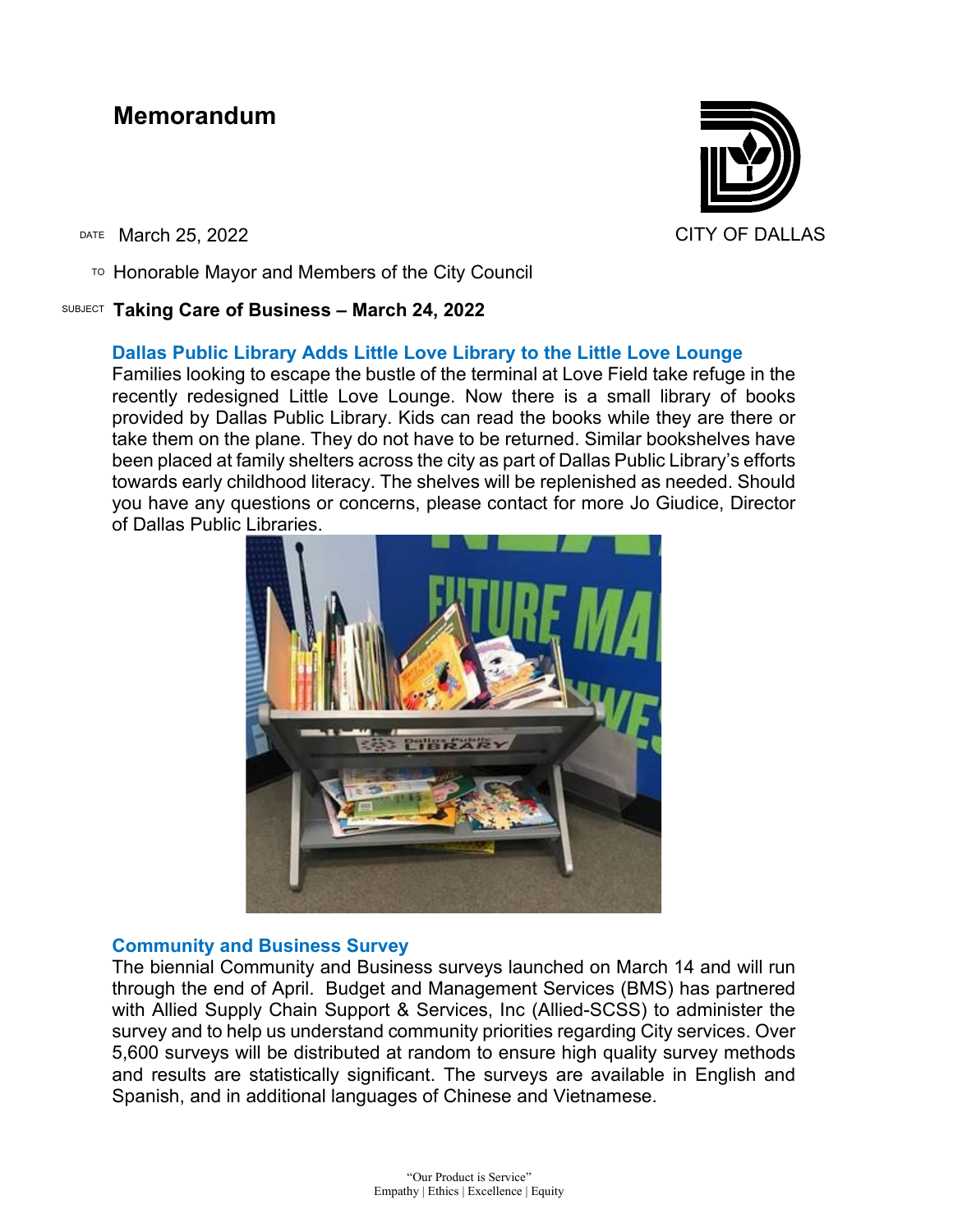The survey is customized for Dallas and developed in close cooperation with City staff to ensure comparability with previous surveys and allow for trend analysis. Survey results will be briefed to City Council in June. BMS is working with COM to implement a full Community Survey campaign to include media alert, One Dallas update, blog post, and social media sites (Facebook, Twitter, NextDoor, etc.), as well as digital materials to encourage residents to complete the survey if they are selected (attached). More information about the surveys can be found in the Friday [memo](https://gcc02.safelinks.protection.outlook.com/?url=https%3A%2F%2Fdallascityhall.com%2Fgovernment%2Fcitymanager%2FDocuments%2FFY%252021-22%2520Memos%2F2022-Community-and-Business-Surveys_Memo_031122.pdf&data=04%7C01%7Ctatjana.williams%40dallascityhall.com%7C6d624d04647b40d32b2908da0b4ec8a1%7C2935709ec10c4809a302852d369f8700%7C0%7C0%7C637834730258934798%7CUnknown%7CTWFpbGZsb3d8eyJWIjoiMC4wLjAwMDAiLCJQIjoiV2luMzIiLCJBTiI6Ik1haWwiLCJXVCI6Mn0%3D%7C3000&sdata=LClL8d0iFXNLQrKDDXCQ5L7N4e1LJCt96b2euq4ed%2F8%3D&reserved=0) sent out on March 11, 2022. Should you have any questions or concerns, please contact Jack Ireland, Director of the Office of Budget and Management Services.

## **Small Business Center Award**

During the 8<sup>th</sup> Annual State of Entrepreneurship held on March 10, 2022, the City of Dallas Small Business Center was awarded the Startup Evangelist of the Year which honors and supports local startups. The City was recognized for its involvement with outreach that navigates communication among all major stakeholders and with the City of Dallas. This is demonstrated through the collaborative partnership of the B.U.I.L.D. Ecosystem Network led by DeNita Lacking-Quinn.

Should you have any questions or concerns, please contact Regina Onyeibe, Economic Development Coordinator at the Small Business Center or visit online at: [http://wwwSourceDallas.org.](https://gcc02.safelinks.protection.outlook.com/?url=http%3A%2F%2Fwwwsourcedallas.org%2F&data=04%7C01%7Ctatjana.williams%40dallascityhall.com%7C74cb13a1f2df4c90b37108da01600b52%7C2935709ec10c4809a302852d369f8700%7C0%7C0%7C637823809263029973%7CUnknown%7CTWFpbGZsb3d8eyJWIjoiMC4wLjAwMDAiLCJQIjoiV2luMzIiLCJBTiI6Ik1haWwiLCJXVCI6Mn0%3D%7C3000&sdata=tVDYWYDBLQTNAFaatg8%2FnwA%2F4kCU34RAdNCktYJtLo8%3D&reserved=0)



# **Code Compliance Community Cleanups**

Code Compliance gladly assisted with three different neighborhood cleanups last Saturday. The department provided resources to help the Joppa neighborhood as residents cleaned and refurbished an old school building as they prepare to turn it into a multi-purpose center. Code also remained in District 7 to help the non-profit Not My Son with their cleanup event in South Dallas. Lastly, the department helped the Southern Hills Neighborhood Association with a community cleanup in District 4.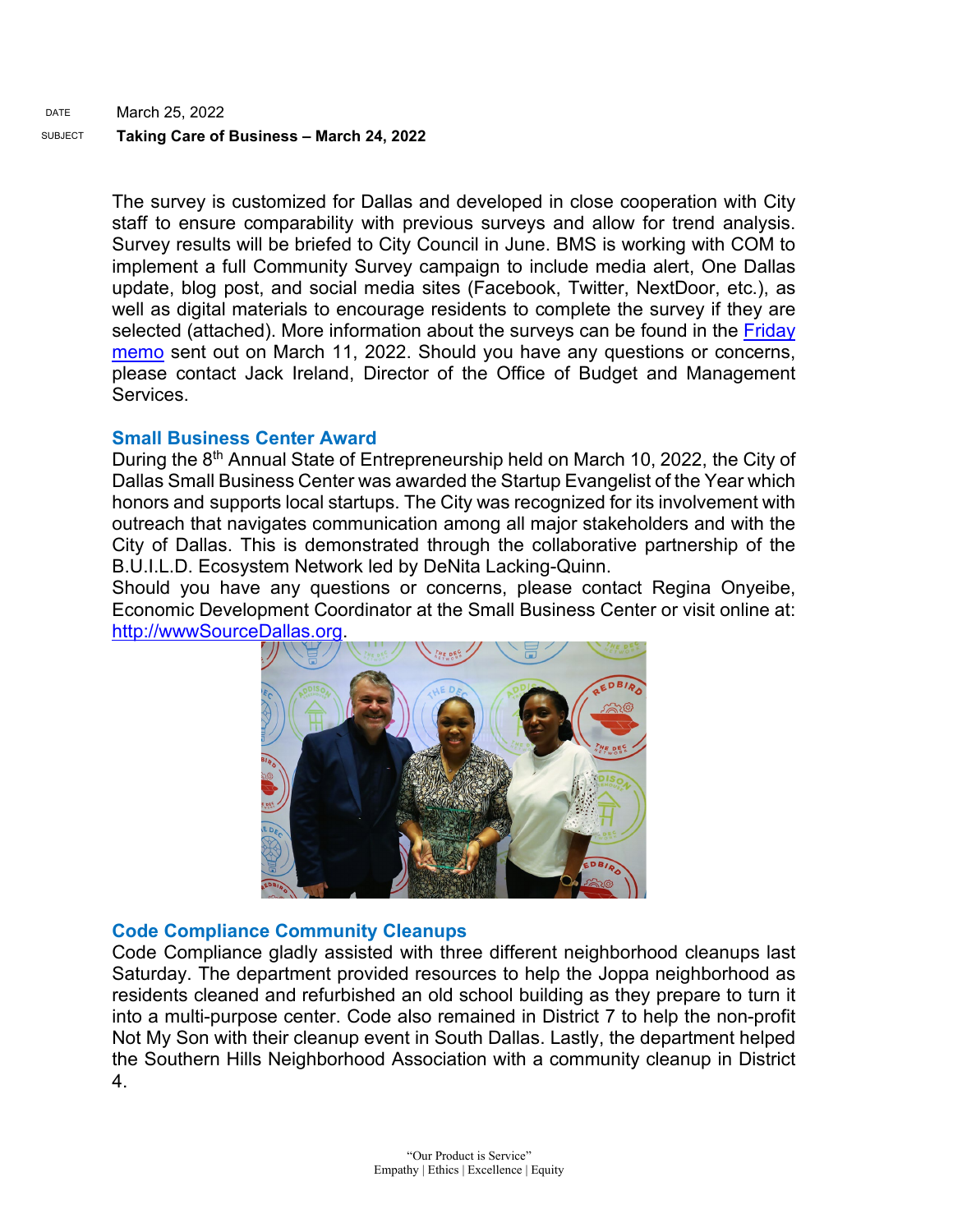DATE March 25, 2022

#### SUBJECT **Taking Care of Business – March 24, 2022**

Code is always willing to provide tools and resources to the community for any cleanup event scheduled. All the information on how to request assistance can be accessed through the department's **Community Hand Tool Program. Should you** have any questions or concerns, please contact, Eric Onyechefule, CCS Public Information Coordinator.

#### **Summer 2022 College Intern Program**

The City of Dallas is preparing for the upcoming **Summer 2022 College Intern Program**. This 9-week program will run from **June 6 – August 5, 2022**. The internship is an opportunity to enhance classroom learning through practical careerrelated work experience. It is an excellent way to enhance the workforce of today and tomorrow at the City of Dallas. Some of the benefits of the program include:

- New perspectives
- Help to reduce employee workload
- Potential leadership opportunity for current employees
- A future talent pipeline
- Investment in the workforce and community
- Lots of energy!

Departments that participate in this program are asked to provide a meaningful experience that includes genuine opportunities for interns to learn about and gain experience in their desired career path. In addition to working with the departments, the interns will also be involved in the following:

- Professional Development Workshops
- Volunteer Event
- Networking Event
- Internship Closeout Program and Celebration

Should you have any questions or concerns, please contact Nina Arias or Sonya Batts, Human Resource Department.



"Our Product is Service" Empathy | Ethics | Excellence | Equity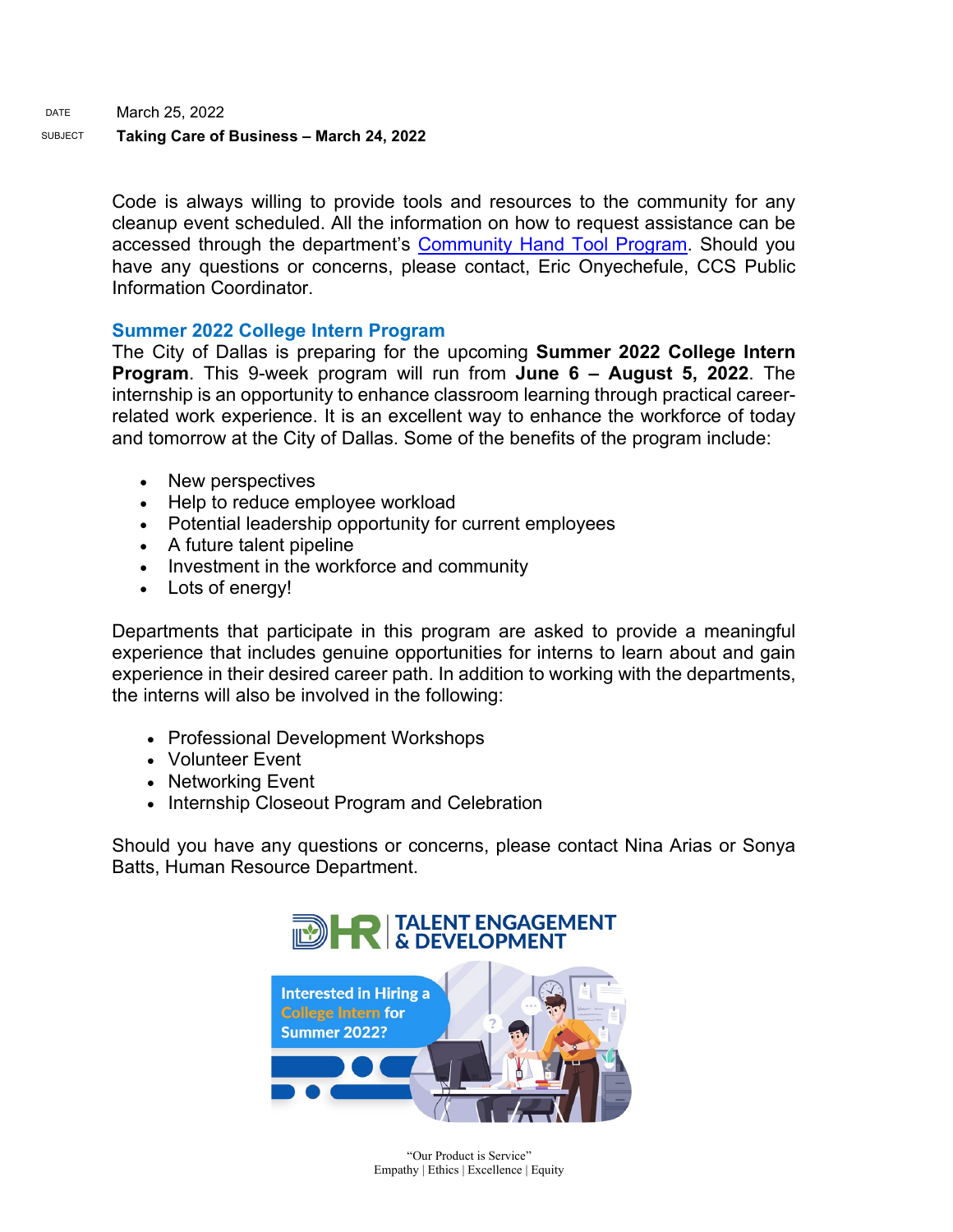## **Redistricting**

The Redistricting Commission met on Monday, March 21 at 6:30 p.m. via videoconference and at Dallas City Hall – Council Chambers – 6EN. They received an update on map submissions and heard two map presentations from residents who met the required map submittal criteria. The Commission accepted one of the map submissions for further consideration and rejected the other after some discussion. They deferred a discussion on a final map selection process until their next meeting.

The next Commission meeting will be on Monday, March 28 at 3:30 p.m. at Dallas City Hall – Briefing Room – 6ES.

Individuals who wish to address the Redistricting Commission may do so virtually or in person by attending a regular meeting. For a complete list of meetings or to submit your very own map, visit [www.DallasRedistricting.com](https://gcc02.safelinks.protection.outlook.com/?url=http%3A%2F%2Fwww.dallasredistricting.com%2F&data=04%7C01%7Ctatjana.williams%40dallascityhall.com%7Ce5e0160e556844c0547f08da0c19416d%7C2935709ec10c4809a302852d369f8700%7C0%7C0%7C637835599848686112%7CUnknown%7CTWFpbGZsb3d8eyJWIjoiMC4wLjAwMDAiLCJQIjoiV2luMzIiLCJBTiI6Ik1haWwiLCJXVCI6Mn0%3D%7C3000&sdata=cEDICIWn05MubY4ZHPZibIa2aQEbTIm6RozFv1O6vIk%3D&reserved=0) or call 214-671-6197. All map submissions must be submitted by April 15, 2022.

Should you have any questions or concerns, please contact Brett Wilkinson, Director of the Office of Government Affairs.

## **City Procurement Opportunities**

The Office of Procurement Services (OPS) is excited to announce the following new contract opportunities. More information can be found on the City's [electronic bid](https://gcc02.safelinks.protection.outlook.com/?url=https%3A%2F%2Fdallascityhall.bonfirehub.com%2Fportal%2F%3Ftab%3DopenOpportunities&data=04%7C01%7Ctatjana.williams%40dallascityhall.com%7Ccac5afb2734942cfe01408da0b71bbb7%7C2935709ec10c4809a302852d369f8700%7C0%7C0%7C637834880350093043%7CUnknown%7CTWFpbGZsb3d8eyJWIjoiMC4wLjAwMDAiLCJQIjoiV2luMzIiLCJBTiI6Ik1haWwiLCJXVCI6Mn0%3D%7C3000&sdata=D39c4IbsvQhVwpdWwIK84MWS3gQppFqRg9Rz%2F%2BvYV98%3D&reserved=0)  [portal:](https://gcc02.safelinks.protection.outlook.com/?url=https%3A%2F%2Fdallascityhall.bonfirehub.com%2Fportal%2F%3Ftab%3DopenOpportunities&data=04%7C01%7Ctatjana.williams%40dallascityhall.com%7Ccac5afb2734942cfe01408da0b71bbb7%7C2935709ec10c4809a302852d369f8700%7C0%7C0%7C637834880350093043%7CUnknown%7CTWFpbGZsb3d8eyJWIjoiMC4wLjAwMDAiLCJQIjoiV2luMzIiLCJBTiI6Ik1haWwiLCJXVCI6Mn0%3D%7C3000&sdata=D39c4IbsvQhVwpdWwIK84MWS3gQppFqRg9Rz%2F%2BvYV98%3D&reserved=0)

| <b>Opportunity No.</b> | <b>Opportunity Name</b>                                                             |
|------------------------|-------------------------------------------------------------------------------------|
| CIZ22-PBW-2030         | Street Reconstruction Group 17-3003, by Public Works                                |
| CIZ22-TRN-2029         | Mockingbird Lane Pedestrian Improvements Engineering<br>Services, by Transportation |
| BV22-00019008          | Aggregates                                                                          |
| BBZ22-00018947         | Peer Support Contact App for Dallas Fire–Rescue                                     |
| BVZ22-00018774         | Rehabilitation Sanitary Sewer Cured-In-Place-Pipe (CIPP)                            |

We are also pleased to share the latest, [Procurement Quarterly](https://gcc02.safelinks.protection.outlook.com/?url=https%3A%2F%2Fdallascityhall.com%2Fdepartments%2Fprocurement%2FPublishingImages%2FPages%2Fdefault%2FProcurement%2520Quarterly%2520Forecast%2520FY22%2520Q2.pdf&data=04%7C01%7Ctatjana.williams%40dallascityhall.com%7Ccac5afb2734942cfe01408da0b71bbb7%7C2935709ec10c4809a302852d369f8700%7C0%7C0%7C637834880350093043%7CUnknown%7CTWFpbGZsb3d8eyJWIjoiMC4wLjAwMDAiLCJQIjoiV2luMzIiLCJBTiI6Ik1haWwiLCJXVCI6Mn0%3D%7C3000&sdata=%2FOMi7AMr6%2B608wLCdlfLUATmn1mwmMaHHwCTZZplkJU%3D&reserved=0) listing citywide opportunities for the current quarter (of the fiscal year) and published on the OPS [website.](https://gcc02.safelinks.protection.outlook.com/?url=https%3A%2F%2Fdallascityhall.com%2Fdepartments%2Fprocurement%2FPages%2Fdefault.aspx&data=04%7C01%7Ctatjana.williams%40dallascityhall.com%7Ccac5afb2734942cfe01408da0b71bbb7%7C2935709ec10c4809a302852d369f8700%7C0%7C0%7C637834880350093043%7CUnknown%7CTWFpbGZsb3d8eyJWIjoiMC4wLjAwMDAiLCJQIjoiV2luMzIiLCJBTiI6Ik1haWwiLCJXVCI6Mn0%3D%7C3000&sdata=05jujfTsARq83a4dAESJQDanoyrr%2FgsymCzLv0OC37o%3D&reserved=0)

Please be advised that once an opportunity is advertised, it is considered an open procurement until the City Council awards the contract. The Code of Ethics prohibits communication between councilmembers and vendors/ suppliers on open procurements. Should you have any questions, please contact Chhunny Chhean, Director of Procurement Services.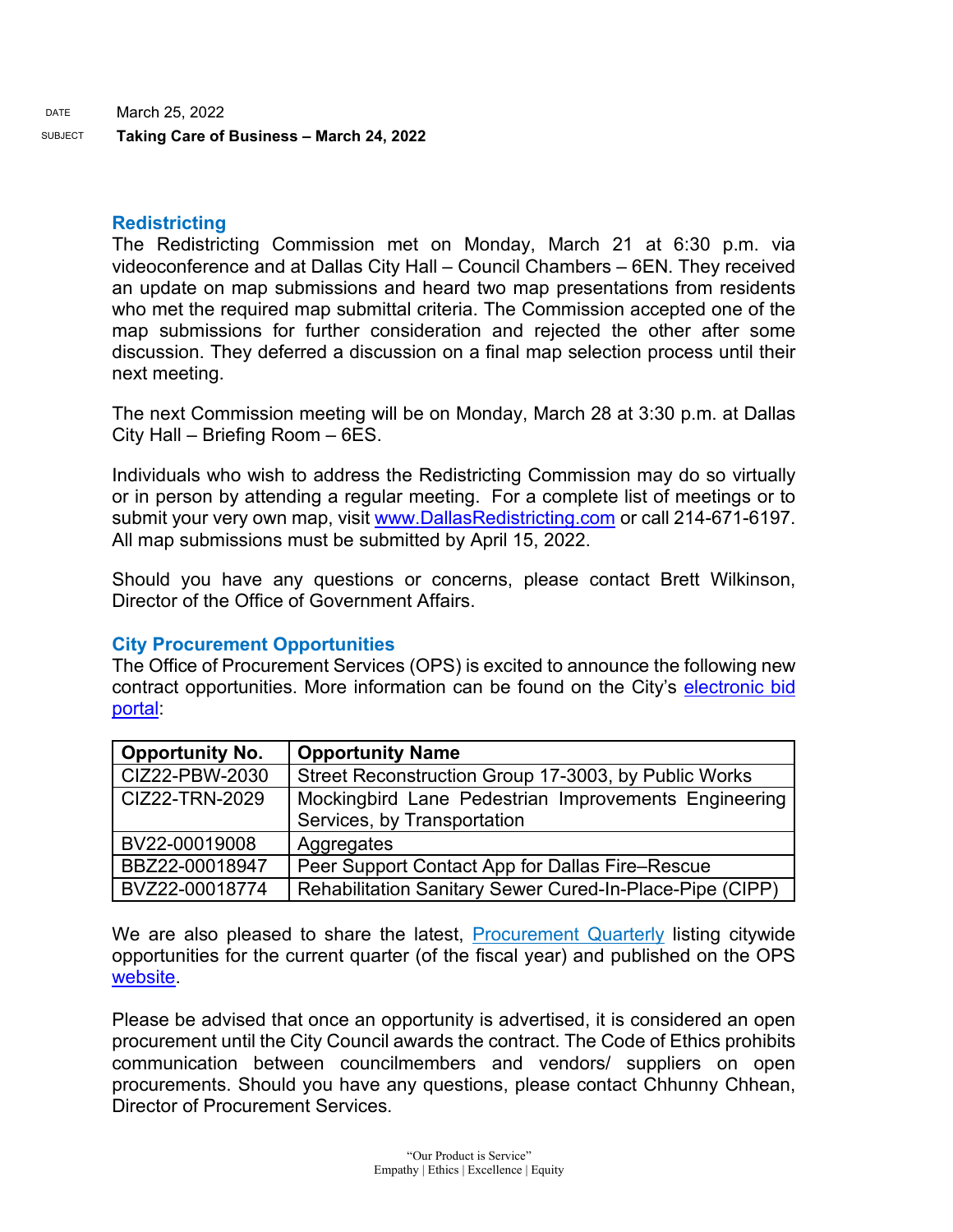SUBJECT **Taking Care of Business – March 24, 2022** 

## **OHS Street Outreach Update**

The DRTRR team of homeless service providers, co-led by OHS and MDHA, is currently targeting several encampments, which will result in closure through the housing of those unsheltered individuals throughout the year. The team will outreach to these sites and meet with various persons experiencing homelessness to assess their needs in preparation for site closure via housing. During this time, the OHS Street Outreach Team will continue to engage with unsheltered residents through normal street outreach, connecting people with the needed resources, such as: getting IDs, working with Community Courts on expunging eligible tickets and offenses from their records, identifying medical needs, and getting them access to the Coordinated Access System (CAS).

Please see the attached schedule for homeless encampment cleaning the weeks of March 14 through March 25, 2022. Please note that these will be for debris removal and outreach only. All encampment cleaning requests are being resolved as time allows. We appreciate everyone's patience.

| <b>March 7 - March 11</b>  | March 14 - March 18      |
|----------------------------|--------------------------|
| <b>LOCATION</b>            | <b>LOCATION</b>          |
| I 75 & Forest              | I 75 & Forest            |
| 7100 Cockrell Hill         | 635 & Coit               |
| I 20 & I 67 East Ramps     | 635 & 120                |
| I 20 & I 67 West Ramps     | 175 & Lovers (tentative) |
| 1555 Hastings Drive        | 1700 Chestnut            |
| 1700 Baylor                | 2900 Hickory             |
| 2400 Combs                 | 2500 Hickory             |
| 2400 S. Cesar Chavez Blvd. |                          |

### **Encampment Resolution (Cleaning) Schedule March 14 – March 25, 2022**

OHS continues to urge people who see an encampment to report it via 311 or 311's OurDallas smartphone app to ensure strategic alignment with comprehensive OHS outreach. The OHS Service Request dashboard can be utilized to track the progress of encampment resolution efforts. Please visit the [dashboard](https://gcc02.safelinks.protection.outlook.com/?url=https%3A%2F%2Fdallasgis.maps.arcgis.com%2Fapps%2Fopsdashboard%2Findex.html%23%2Fccd41f0d795f407a94ae17e2c27bf073&data=04%7C01%7Ctatjana.williams%40dallascityhall.com%7C710b8f24b07947ba28ba08da06b19bdb%7C2935709ec10c4809a302852d369f8700%7C0%7C0%7C637829657872070560%7CUnknown%7CTWFpbGZsb3d8eyJWIjoiMC4wLjAwMDAiLCJQIjoiV2luMzIiLCJBTiI6Ik1haWwiLCJXVCI6Mn0%3D%7C3000&sdata=0iKatJ8y6qD%2B9u%2BcxdDDEuFQYdidWDlPAjyNrlWDdkE%3D&reserved=0) and feel free to share this tool with residents. If you have any questions please reach out to Christine Crossley, Director of the Office of

## **Media Inquiries**

As of March 17, the Communications, Outreach, and Marketing (COM) Department has received various media inquiries available to view by clicking [here.](https://gcc02.safelinks.protection.outlook.com/ap/w-59584e83/?url=https%3A%2F%2Fdallastxgov.sharepoint.com%2F%3Aw%3A%2Fs%2FPIOTeam%2FEUEE4nSBy9dGvFu1420pnloBsJAuVpmSGNMt6Tifk4rOwQ%3Fe%3DWONp6C&data=04%7C01%7Ctatjana.williams%40dallascityhall.com%7Cd360a7c18e7147e0fa7c08d9fbbda00d%7C2935709ec10c4809a302852d369f8700%7C0%7C0%7C637817614111779763%7CUnknown%7CTWFpbGZsb3d8eyJWIjoiMC4wLjAwMDAiLCJQIjoiV2luMzIiLCJBTiI6Ik1haWwiLCJXVCI6Mn0%3D%7C3000&sdata=jnDU6xyuGgf76bIthYeFINr9AAAqzCMxKZVfISb1DMA%3D&reserved=0) Should you have any questions or concerns, please contact Catherine Cuellar, Director of the Office of Communication, Outreach and Marketing.